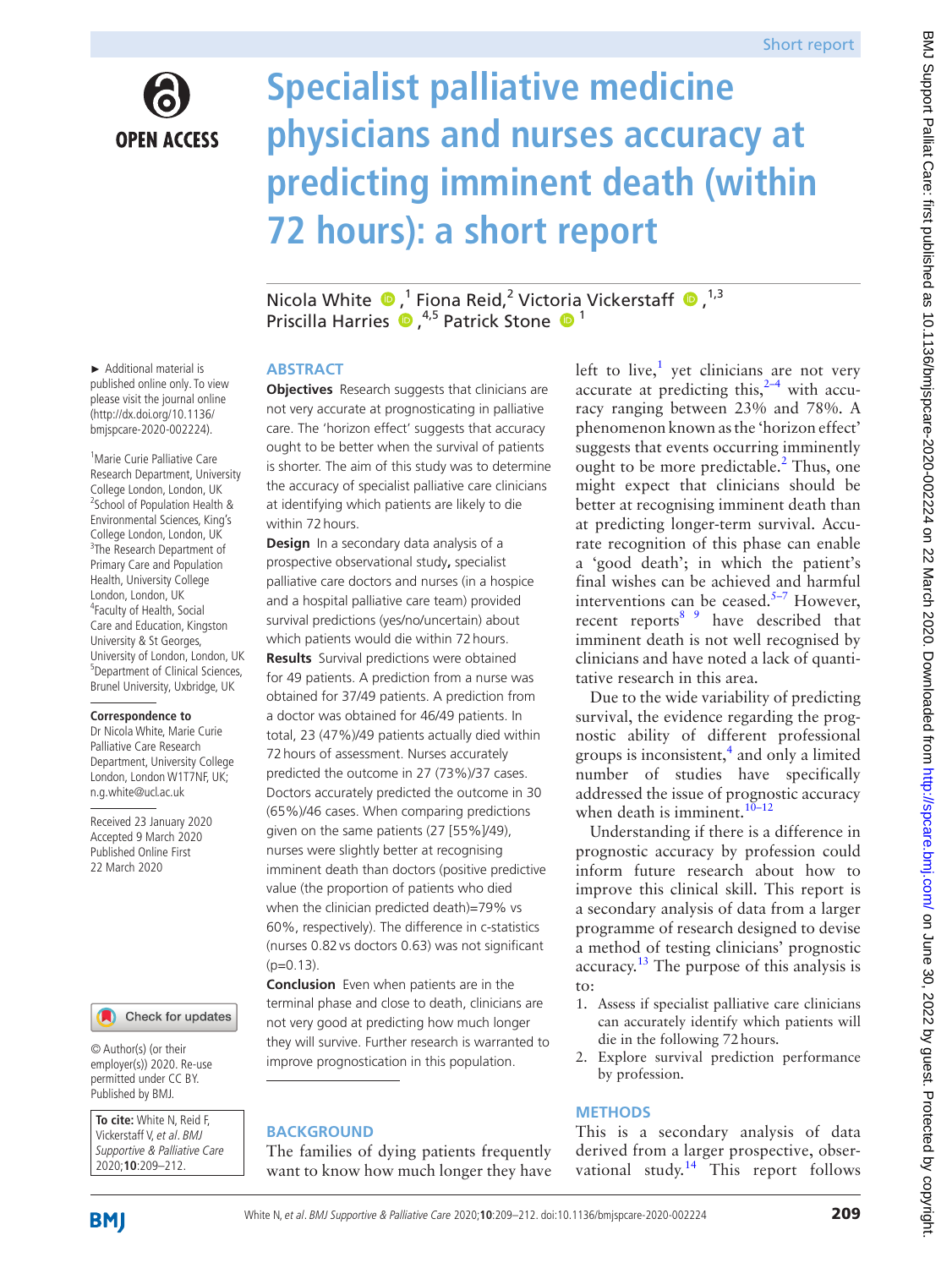Standards for Reporting Diagnostic Accuracy Studies guidelines.

## **Settings**

Recruitment took place at two palliative care services in London, UK between January and October 2015: a North London hospice and a South London hospital.

# **Participants**

The participants in this study were specialist palliative care nurses and doctors at two sites (a hospice and a hospital) who were participating in a study to test clinicians' prognostic accuracy.<sup>13</sup>

## **Sample size**

Fifty patients were recruited as part of the parent study. For each patient, a doctor and nurse involved in their care was asked for a survival prediction; making a total maximum possible of 50 predictions per profession.

## **Consent procedure**

The specialist palliative care teams at both site consented to participate in the parent programme of work. If they were unable or did not wish to provide a survival prediction, then no prognostic details were recorded. The parent study<sup>[13](#page-3-6)</sup> received approval from West Midlands—Coventry and Warwickshire Research Ethics Committee (May 2014, (14/WM/0121).

## **Procedure**

The specialist palliative care team at each site were responsible for identifying patients who were eligible for the parent study. Those who the team assessed and were identified as likely to die within 2weeks were approached to participate. As part of the study assessments, a survival prediction (of death within 72hours) was obtained from both a doctor and a nurse, where possible. The patient was reassessed after 7days. If they died during this time, the date of death was documented.

## **Main outcome**

The main outcome was the prediction (yes/no) given by the clinician to the question about whether or not the patient was going to die within 72hours. Clinicians were also given the option to say 'I don't know, or I am uncertain' when they could not decide on the outcome.

# **Analysis**

The predictions of the specialist palliative care team were analysed by a professional group (nurse or doctor). The clinicians' predictions and the actual survival outcomes of the patients are presented in a 2×2 table. Accuracy of prediction was assessed by sensitivity (the ability to recognise those who were dying), specificity (the ability to recognise those who were not dying), positive predictive value (PPV; the

proportion of patients who died when the clinician predicted death) and negative predictive value (NPV; the proportion of patients who survived when the clinician predicted survival). The discrimination of the clinicians' predictions was assessed using the c-statistic, also known as area under the curve. A c-statistic score of 0.5 indicates a model with poor predictive value. An increase in the score (to a maximum score of 1) indicates an increase in the level of clinician accuracy. 'Uncertain' predictions were not included in the analysis but were reported for transparency. The 'roccomp' command in STATA (V.16.0 was used for all analyses) was used to determine if the differences in c-statistic of the professions was significant, only in cases where there was a prediction from both professions.

# **Results**

The demographics of the patients recruited in to this study have been reported previously.<sup>[13](#page-3-6)</sup> A prediction was obtained for 49/50 patients recruited to the study (see [online supplementary file 1](https://dx.doi.org/10.1136/bmjspcare-2020-002224)). Nurses provided estimates for 37 (76%)/49 patients. Doctors provided estimates for 46 (94%)/49 patients. There was a prediction from both a doctor and a nurse in 27 (55%)/49 patients. In total, 23 (47%)/49 patients with a prediction died within 72hours of assessment. [Table](#page-2-0) 1 presents the accuracy of the predictions for doctors and nurses.

## **Nurse predictions**

Nurses accurately predicted the outcome in 27 (73%)/37 cases. The nurses predicted that 15 (41%)/37 patients were going to die within 72hours of the assessment: of those, 12 died (PPV=80%). They predicted that 17 (46%)/37 would survive and out of those, 15 survived (NPV=88%). They gave an 'uncertain' predictions in 5 (14%)/37 cases, one of whom died within 72hours. The c-statistic for nurses was 0.85 (95% CI 0.72 to 0.98).

# **Doctor predictions**

Doctors accurately predicted the outcome in 30 (65%)/46 cases. The doctors predicted that 26 (57%)/46 patients were going to die within 72hours of the assessment; of those, 17 died (PPV=65%). They predicted that 17 (37%)/46 would survive; of those, 13 survived (NPV=76%). The doctors gave an 'uncertain' prediction in three cases, two of whom died within 72hours. The c-statistic for doctors was 0.68 (95% CI 0.54 to 0.81).

## **Predictions by nurses and doctors for cases assessed by both**

Exploring the 27 cases for whom there was a prediction available from both professions for comparison, the results for PPV were 79% (Nurse) vs 60% (Doctor), and for NPV were 85% (Nurse) vs 67% (Doctor; see [table](#page-2-0) 1). The c-statistic for nurses predictions was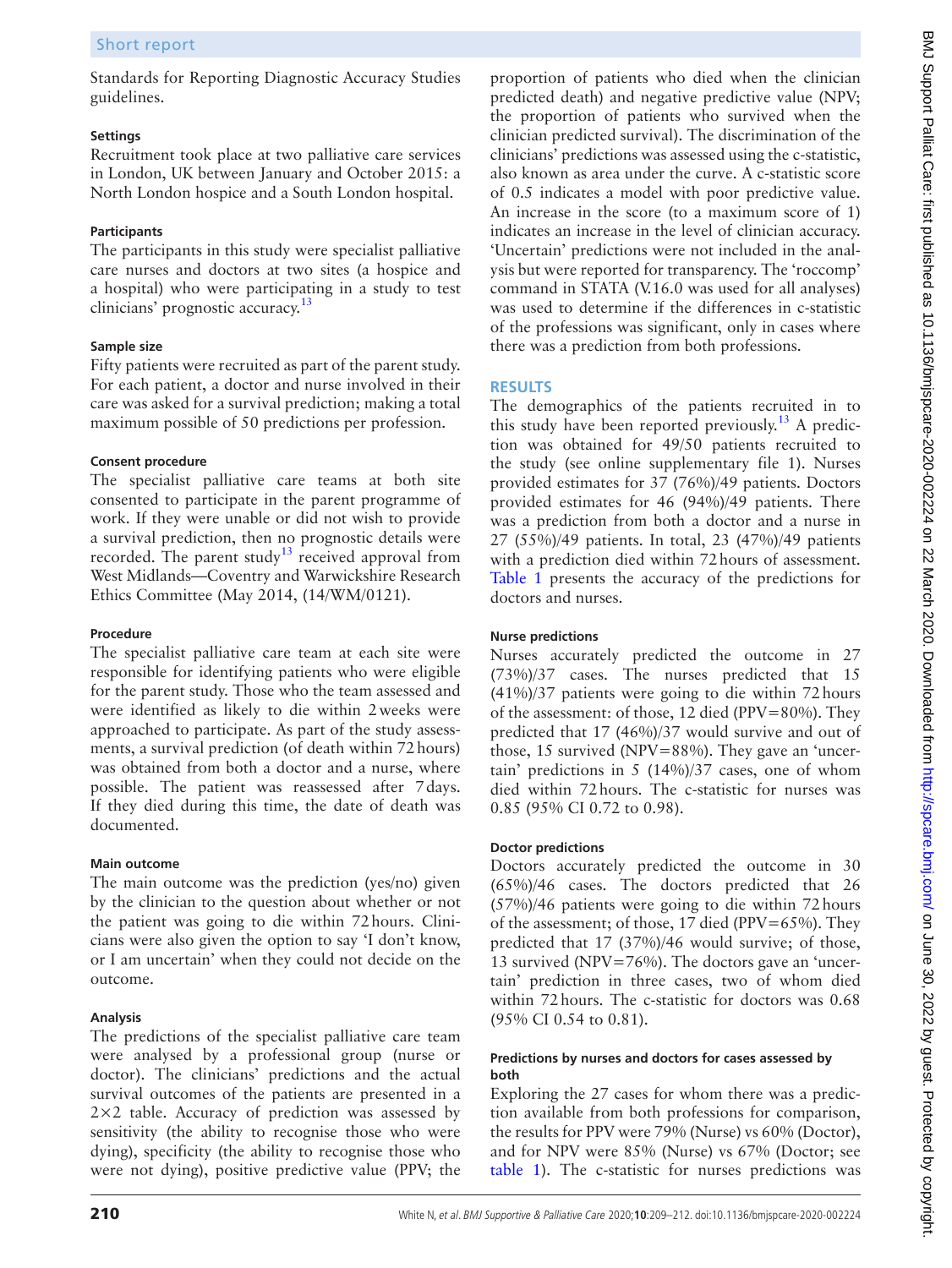<span id="page-2-0"></span>

| Table 1<br>The accuracy of survival estimates by profession               |              |    |                        |                 |                |               |                    |                    |                               |
|---------------------------------------------------------------------------|--------------|----|------------------------|-----------------|----------------|---------------|--------------------|--------------------|-------------------------------|
|                                                                           |              |    | <b>Patient outcome</b> |                 | <b>Results</b> |               |                    |                    |                               |
|                                                                           |              |    |                        |                 | <b>PPV</b>     | <b>NPV</b>    | <b>Sensitivity</b> | <b>Specificity</b> | c-Statistic                   |
|                                                                           | <b>Total</b> | N  | <b>Died</b>            | <b>Survived</b> | % (95% CI)     |               |                    |                    |                               |
| <b>All estimates</b>                                                      |              |    |                        |                 |                |               |                    |                    |                               |
| Nurse                                                                     | 37           |    |                        |                 |                |               |                    |                    |                               |
| Yes*                                                                      |              | 15 | 12                     | 3               | 80 (52 to 96)  | 88 (64 to 99) | 86 (57 to 98)      | 83 (59 to 96)      | $0.85(0.72 \text{ to } 0.98)$ |
| Not                                                                       |              | 17 | 2                      | 15              |                |               |                    |                    |                               |
| Unsure‡                                                                   |              | 5  |                        | $\overline{4}$  |                |               |                    |                    |                               |
| Doctor                                                                    | 46           |    |                        |                 |                |               |                    |                    |                               |
| Yes*                                                                      |              | 27 | 17                     | 10              | 63 (42 to 81)  | 75 (48 to 93) | 81 (58 to 95)      | 56 (32 to 76)      | $0.68(0.54 \text{ to } 0.81)$ |
| Not                                                                       |              | 16 | $\overline{4}$         | 12              |                |               |                    |                    |                               |
| Unsure‡                                                                   |              | 3  | $\overline{2}$         | 1               |                |               |                    |                    |                               |
| Patients with an<br>estimate from each<br>profession                      | 27           |    |                        |                 |                |               |                    |                    |                               |
| Nurse                                                                     |              |    |                        |                 |                |               |                    |                    |                               |
| Yes*                                                                      |              | 14 | 11                     | 3               | 79 (49 to 95)  | 85 (55 to 98) | 85 (55 to 98)      | 79 (49 to 95)      | $0.82$ (0.67 to 0.97)         |
| Not                                                                       |              | 13 | $\overline{2}$         | 11              |                |               |                    |                    |                               |
| Doctor                                                                    | 27           |    |                        |                 |                |               |                    |                    |                               |
| Yes*                                                                      |              | 15 | 9                      | 6               | 60 (32 to 84)  | 67 (35 to 90) | 69 (39 to 91)      | 57 (29 to 82)      | $0.63$ (0.44 to 0.82)         |
| Not<br>$*$ Mean the consistence of the discontractors. $\pi \circ$ become |              | 12 | $\overline{4}$         | 8               |                |               |                    |                    |                               |

Yes, the patient will die within 72 hours.

†No, the patient will not die within 72 hours.

‡Unsure on survival (not included in the analysis of accuracy).

NPV, negative predictive value; PPV, positive predictive value.

0.82 (95% CI 0.67 to 0.97), and for the doctors was 0.63 (95% CI 0.44 to 0.82). The difference between the c-statistic of the professions was not statistically different ( $p=0.13$ ).

## **Discussion**

This study found that in the last 72hours of life, clinicians' predictions were accurate on between 65% and 73% of occasions, indicating that they were incorrect in their predictions on up to one in three occasions. In this study, nurses were slightly better than doctors at distinguishing between patients who were imminently dying and those who were not, a finding maintained after comparing only the cases that had a prediction from both professions; however the difference was not statistically significant.

Previous reviews have identified limited evidence about the reliability of predictions of imminent death. $8<sup>15</sup>$  Our results are in keeping with some findings from previous studies,<sup>10 12</sup> where it has been suggested that nursing staff are more accurate, although this is not a consistent trend. These findings warrant further research. If there is a difference between professionals then there may be something to learn from the differences between how nurses and doctors prognosticate, both locally and internationally.

This is one of only a limited number of prospective studies investigating the accuracy of predicting imminent death. As this was a secondary data analysis, the main limitation is the small number of prognostic estimates to compare (a maximum of 50 predictions per profession). In addition, the characteristics of the prognosticators (such as their age, experience or seniority) were not recorded. It is also important to note that the patients in the study were not a consecutive series of admissions to the service but were rather a selected group included as part of a larger study of prognostic accuracy.<sup>13</sup> All patients were identified by the palliative care team as likely to die within 2weeks. We do not have data on those who were not referred to the palliative care team or those patients whom the team did not feel were going to die within the next 2weeks.

## **Conclusion**

The study findings indicate that even when predicting imminent death (72hours), clinicians were inaccurate up to 1 in 3 of their predictions. Nurses were slightly better at recognising imminent death but a larger scale study would be required to explore this.

## **Twitter** Priscilla Harries [@Cilla\\_Harries](https://twitter.com/Cilla_Harries)

**Acknowledgements** We would like to thank the specialist palliative care teams at both sites for supporting and facilitating the research study as part of their routine clinical work. We would like to thank the patients and their family members for kindly agreeing to participate in the larger observational study, from which these data were derived.

**Contributors** PS and PH initiated the PhD study idea, developed the design and aims of the study, monitored the